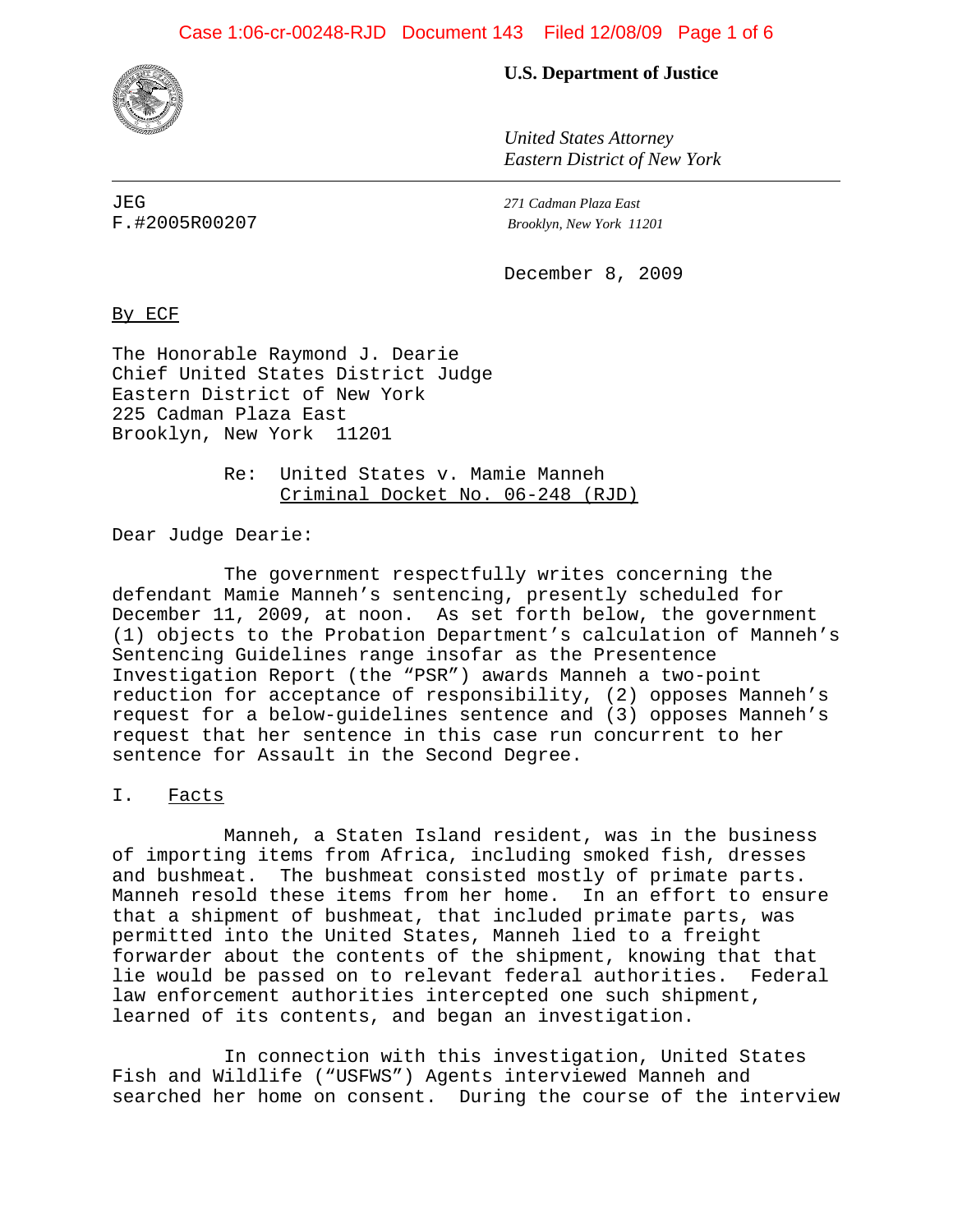#### Case 1:06-cr-00248-RJD Document 143 Filed 12/08/09 Page 2 of 6

and search, Manneh falsely represented to USFWS agents that she had never seen bushmeat before in the United States and did not know that the shipment at issue contained bushmeat or primate parts. Manneh later confessed to some of these lies after agents found other bushmeat in her garage.

Manneh was indicted on a smuggling charge on April 13, 2006. After nearly a year of adjournments at Manneh's request, Manneh interposed a defense pursuant to the Religious Freedom Restoration Act of 2000 ("RFRA"). On December 31, 2008, the Court denied Manneh's motion to dismiss the indictment pursuant to RFRA. United States v. Manneh, 645 F. Supp. 2d 98 (E.D.N.Y. 2008). In denying this motion, the Court found, among other things, that Manneh perjured herself when she testified in support of her motion. Id. at 113-14.

On September 8, 2009, Manneh pled guilty to a one count information charging smuggling in violation of 18 U.S.C. § 545. The Probation Department calculated Manneh's Sentencing Guidelines range as follows:

|        | Base Offense Level $(2Q2.1(a))$                                                                                                                                      | 6    |
|--------|----------------------------------------------------------------------------------------------------------------------------------------------------------------------|------|
|        | Plus: Offense committed for pecuniary gain<br>or otherwise involved a commercial<br>purpose, or involved a pattern of similar<br>violations (2Q2.1(b)(1))            | $+2$ |
|        | Plus: Offense created a significant risk of<br>infestation or disease transmission<br>potentially harmful to humans, fish,<br>wildlife, or plants $(2Q2.1(b)(2)(B))$ | $+2$ |
|        | Plus: Obstructing or Impeding the<br>Administration of Justice (3C1.1)                                                                                               | $+2$ |
|        | Less: Adjustment for Acceptance of<br>Responsibility (3E1.1)                                                                                                         | $-2$ |
| Total: |                                                                                                                                                                      |      |

Manneh does not oppose this calculation. Thus, the only dispute is whether Manneh should be awarded a two-level reduction for acceptance of responsibility.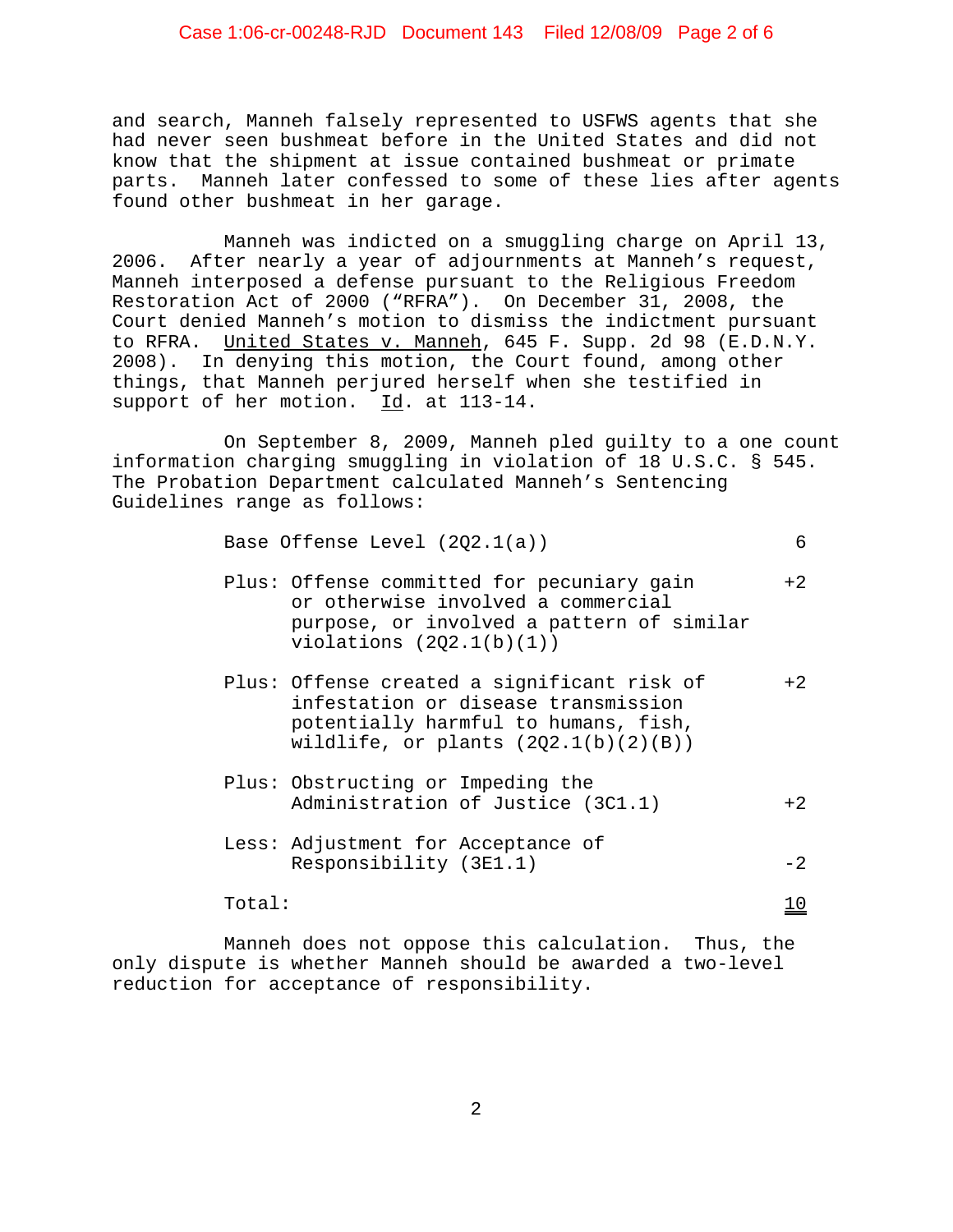#### II. Manneh Should Not Be Awarded A Two-Level Reduction For Acceptance Of Responsibility

The law is clear that a defendant who is assessed an increase in her Guidelines level for Obstruction Of Justice may not simultaneously be awarded a decrease for Acceptance Of Responsibility. As Application Note 4 to U.S.S.G. § 3E1.1 states, "Conduct resulting in an enhancement under § 3C1.1 (Obstructing or Impeding the Administration of Justice) ordinarily indicates that the defendant has not accepted responsibility for his criminal conduct. There may, however, be extraordinary cases in which adjustments under both §§ 3C1.1 and 3E1.1 may apply."

"Whether the defendant has accepted responsibility is a factual question, and a district court's determination in this regard should not be disturbed unless it is without foundation." United States v. Taylor, 475 F.3d 65, 68 (2d Cir. 2007). "A guilty plea does not, by itself, entitle a defendant to a reduced sentence under § 3E1.1." United States v. Irabor, 894 F.2d 554, 557 (2d Cir. 1990). For example, in United States v. Tavarez, the court held that "although entering a plea of guilty before the start of trial constitutes 'significant evidence of acceptance of responsibility,' that evidence was outweighed by the fact that Tavarez had obstructed justice by committing perjury several times. The Court held that this was not an 'extraordinary case' that would justify simultaneous upward and downward adjustments for obstruction of justice and acceptance of responsibility, respectively." 151 F. Supp. 2d 274, 279-80. (S.D.N.Y. 2001). Thus, despite Tavarez's guilty plea, he was denied a reduction for acceptance of responsibility. See also United States v. Acevedo-Garcia, 2009 WL 2143232 (2d Cir. July 16, 2009), (affirming an enhancement for obstruction of justice and denial of acceptance points where the defendant provided a false name at his plea colloquy); United States v. Matos, 907 F.2d 274 (2d Cir. 1990) (affirming an enhancement for obstruction of justice and denial of acceptance points where the defendant lied at his suppression hearing despite the defendant's subsequent consent to a bench trial on stipulated facts).

Here, it is not disputed that Manneh perjured herself and should therefore be assessed a two-point enhancement for obstruction of justice. Moreover, there is nothing "extraordinary" about this case that warrants simultaneous application of these two conflicting Sentencing Guidelines provisions. Manneh's perjury in support of her motion to dismiss the instant indictment was obviously designed to avoid conviction in the instant case. This obstruction requires that no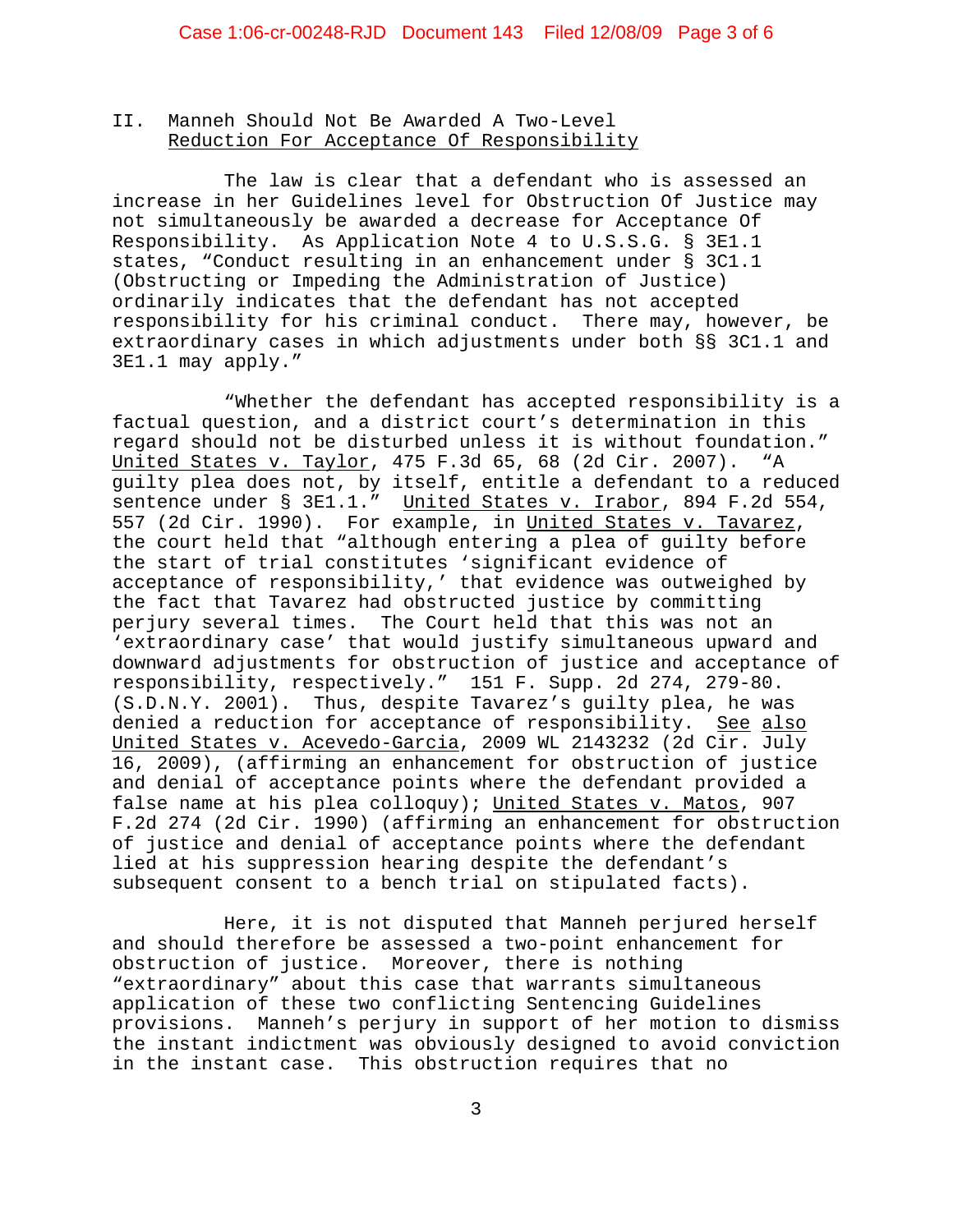acceptance points be awarded, even in light of Manneh's later guilty plea.

III. Manneh's Motion For A Below-Guidelines Sentence Should Be Denied

Manneh argues for a downward departure or nonguidelines sentence based on her personal history. In support of this motion, Manneh cites her social history and a diagnosis of "mild mental retardation."<sup>1</sup> While the government is not in a position to dispute Manneh's recounting of her own personal history, or the diagnosis of mild mental retardation, none of these circumstances bear any relationship to the crime Manneh committed, and are therefore of limited, if any, relevance at sentencing.

Absent from Manneh's submission is any explanation of how her alleged circumstances or diminished mental capacity relate in any way to the charged crime. See United States v. Valdez, 426 F.3d 178, 184 (2d Cir. 2005)("There must also be a causal link between the diminished capacity and the charged offense."). There is no question that, her personal circumstances notwithstanding, Manneh understood it was wrong to lie on a customs form in an effort to smuggle bushmeat into the country, just as there is no question that Manneh understands it is wrong to lie under oath or attempt to kill two people with an  $SUV.^2$ 

In addition, as recognized by the Court in its prior decision, Manneh's crime and perjury demonstrate that she is not the unsophisticated individual she now purports to be. One particular feature of Manneh's perjury warrants significant consideration for sentencing purposes:

 $2^2$  Far from a crime of passion, the evidence of this incident demonstrates that Manneh waited in her SUV outside a movie theater for her victims to appear.

 $1$  In his report, Dr. Leo J. Shea, III indicated that, based on his test results, Manneh had an IQ of 56, which placed her in the "Mild Mental Retardation range." However, Dr. Shea also notes that "tests [sic] results should be viewed with caution as no specific norms are published for Liberian nationals...." Dr. Shea ultimately concludes that Manneh's test "results can be considered an adequate representation of her functional capacity at the present time." Manneh Sentencing Letter, Exhibit B at 2.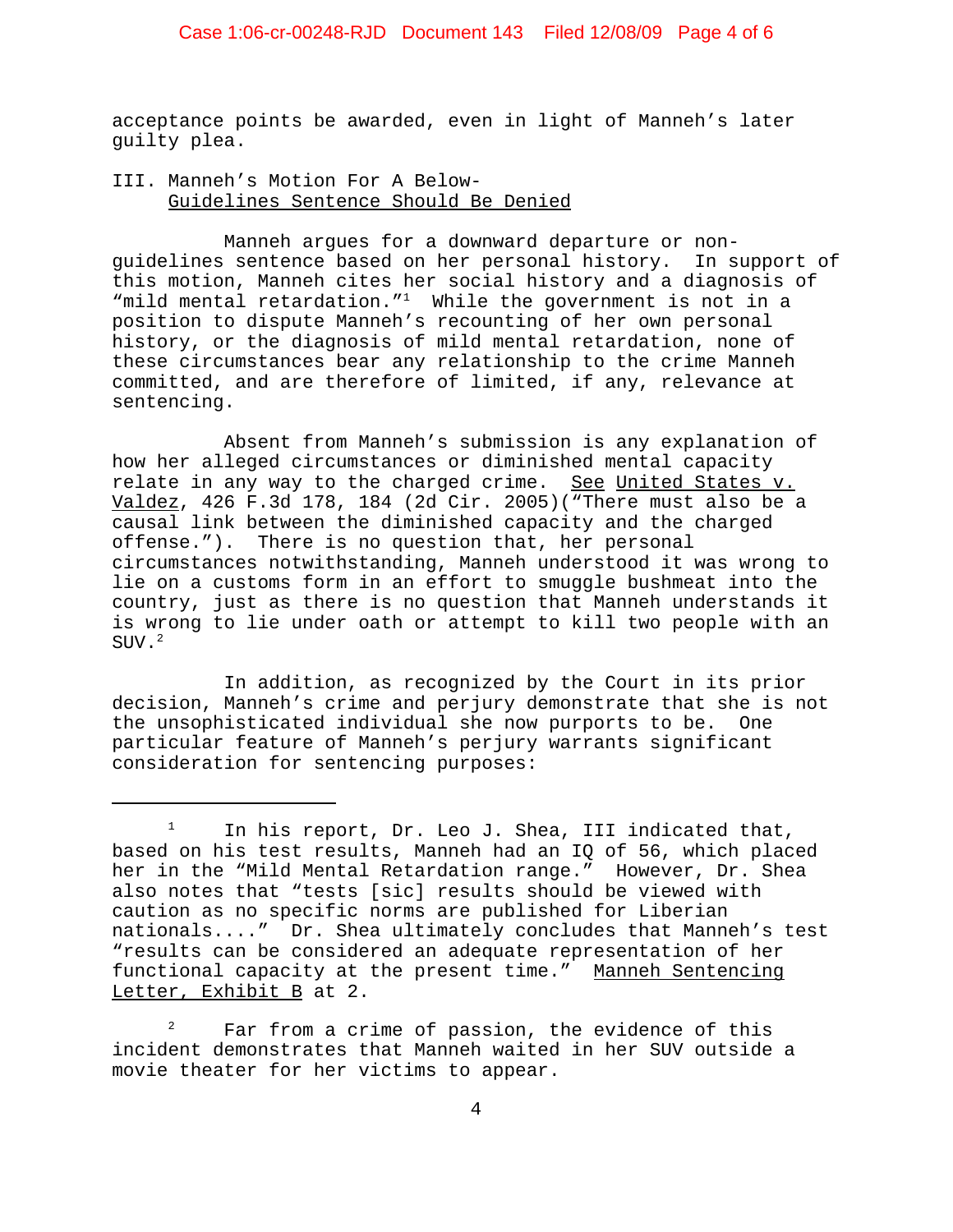Q Isn't it true that you told Special Agent Alegranti that you never seen bushmeat before in the United States? A I was going through a lot, a lot, because when he came to my house he put his hand on his gun. My daughter had just got burned in the third degree. He saw that I was in the hospital when he called me from the hospital to come. I was scared so I lied to him.

Tr. November 13, 2007 at 6 - 9.

While the above excerpt is not the only example of Manneh's perjury, it does demonstrate what the court referred to as "the alarming level of calculation and dissembling displayed by defendant on the witness stand..." Manneh, 645 F.Supp. 2d at 113. This perjury is relevant not only to the obstruction enhancement, but to Manneh's level of sophistication. The calculated lie told on the witness stand provides the Court with a glimpse of Manneh's true mental state.

There is also no question that Manneh has no regard for the law, as demonstrated by her numerous arrests and convictions (one of which occurred while Manneh was on bail in this case). Taken separately, a conviction for shoplifting is certainly not cause for alarm; taken together, Manneh's seven arrests and convictions for shoplifting-type crimes demonstrate a disturbing disregard for the law. Moreover, as the PSR indicates at paragraphs 39 and 49, Manneh engaged in at least some of this conduct in concert with others. Notably, during the search of Manneh's garage conducted in this case, USFWS agents observed boxes of new clothes with tags still attached. In addition to the significant quantity of clothing, the agents observed large numbers of duplicate articles of clothing and hardware supplies (exact same brand, style, and color) as one might see on a display rack or shelf at a retail store. These clothes were a few yards from where Manneh sold smoked fish, and in the same garage as the bushmeat Manneh sells. Thus, it is clear that the defendant steals clothing and resells it.

The Sentencing Guidelines appropriately take into account Manneh's criminal history and her crime of conviction. The government does not reflexively advocate for a Guidelines sentence in this case, but does so with appropriate regard for the family circumstances cited by the defendant. On balance, the Guidelines range of 21 to 27 months is a reasonable one for this defendant and this crime. The government takes no position as to